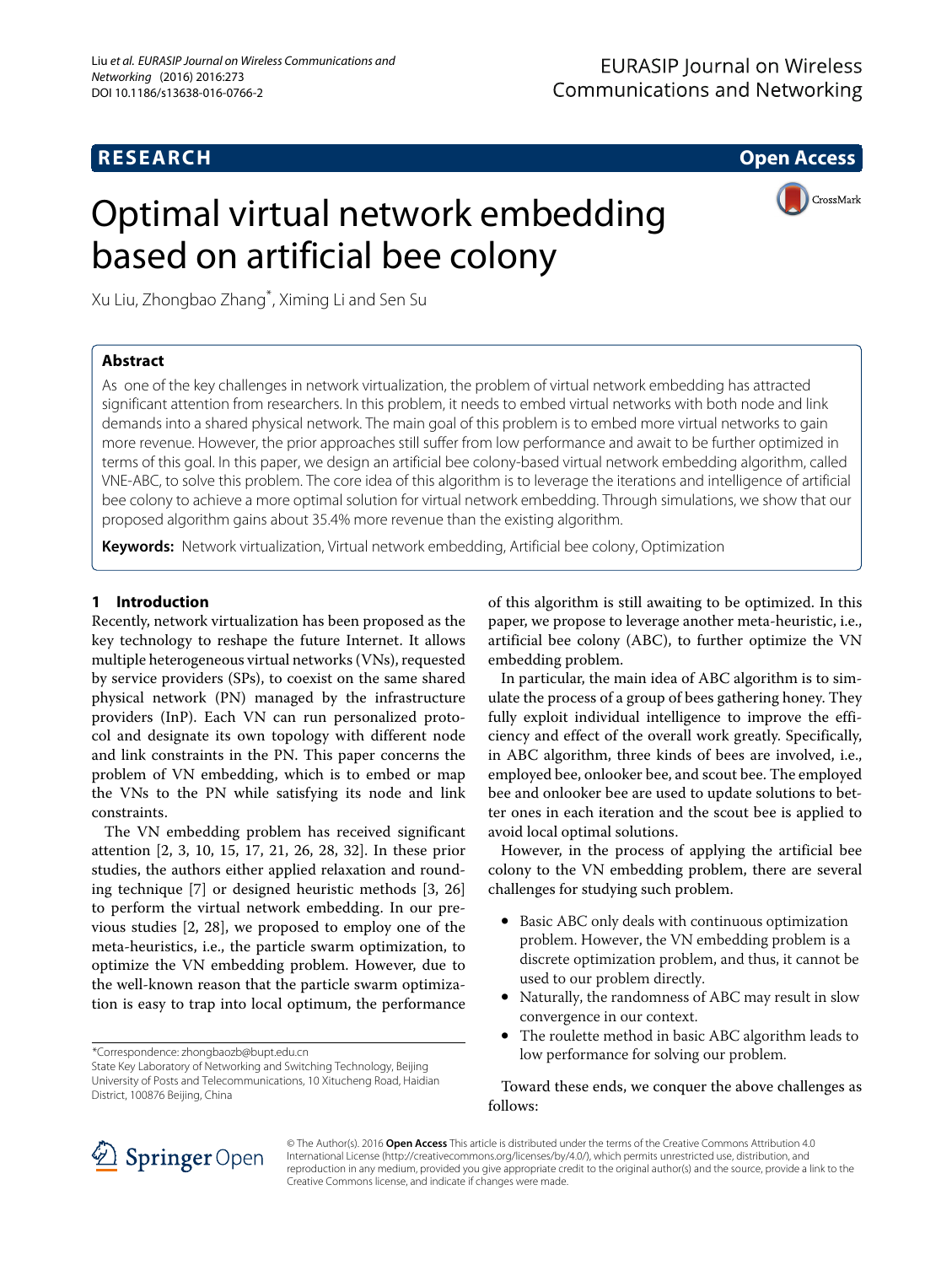- We redefine the parameters and operations of the parameters (such as position and updating operations etc.) according to our problem.
- We propose a preferential exchange strategy to update the food resource to achieve better convergence.
- Furthermore, we propose a pheromone and sensitivity model as an alternative to the roulette method.

Through extensive simulations, we show that our algorithm outperforms the state-of-the-art algorithm by generating more 35.4% long-term average revenue. The key contributions of this paper are twofold: (i) we propose to optimize the virtual network embedding with artificial bee colony technique called VNE-ABC and (ii) we conduct side-by-side comparisons between our algorithm and the state-of-the-art algorithm to demonstrate the resource efficiency of VNE-ABC for the PN.

We organize the remainder of the paper as follows. Section [2](#page-1-0) presents the problem definition. Section [3](#page-2-0) presents our proposed solution and section [4](#page-4-0) evaluates this algorithm. Section [5](#page-4-1) reviews the related work and section [6](#page-7-4) concludes this paper.

#### <span id="page-1-0"></span>**2 Modeling and formulation**

In this section, we describe the network model and present the definition of VN embedding and performance metrics.

#### **2.1 Network modeling**

A physical network (PN) can be represented by a weighted graph  $G_p = (N_p, L_p, A_p^n, A_p^l)$ , where  $N_p$  represents the set of physical nodes, *L*<sup>p</sup> represents the set of physical links, and  $A_{\rm p}^{\rm n}$  and  $A_{\rm p}^{\rm l}$  are the attributes of the physical nodes and links, respectively.

Likewise, a virtual network (VN) can also be represented as a weighted graph  $G_v = (N_v, L_v, R_v^n, R_v^l)$ , where *N*<sup>v</sup> represents the set of virtual nodes, *L*<sup>v</sup> represents the set of virtual links, and  $R_{\rm v}^{\rm n}$  and  $R_{\rm v}^{\rm l}$  are the requirements of the nodes and links, respectively.

Typically, attributes of a node include processing capacity (i.e., CPU), storage, and location of the node. Attributes of a link include the bandwidth and delay. Similar to most of previous studies [\[2,](#page-7-0) [3,](#page-7-1) [7,](#page-7-3) [26,](#page-8-3) [30\]](#page-8-6), in this paper, we consider the CPU attribute for nodes and the bandwidth attribute for links as our main focus.

A VN request can be defined by *VNR*(*G*v, *T*a, *T*d), where  $T_a$  is the arrival time and  $T_d$  is the duration time of the VN request staying in the PN. As shown in Fig. [1](#page-1-1)[a,](#page-1-2) it presents a VN request with both CPU and bandwidth requirements, and Fig. [1](#page-1-1)[b](#page-1-2) presents a PN with both CPU and bandwidth capacities. Note that the numbers in rectangles represent the CPU attribute and the



<span id="page-1-2"></span><span id="page-1-1"></span>numbers over the links represent the bandwidth attribute, respectively.

#### **2.2 Problem definition**

Now, we formally present the definition of VN embedding as follows. The VN embedding problem can be defined by a mapping  $M$  :  $G_v(N_v, L_v)$   $\rightarrow$   $G_{p(N'_p, P'_p)}$  from  $G_v$ to a subset of  $G_p$ , where  $N'_p \subset N_p$  and  $P'_p \subset P_p$ . Note that,  $P_p$  denotes all loop-free paths of the physical network. In particular, the VN embedding can be decomposed into two steps: node mapping and link mapping. Node mapping places the virtual nodes into different *N*<sup>p</sup> while satisfying their node constraints; link mapping places the virtual links into the  $P<sub>p</sub>$  while satisfying their link constraints. Fig. [1](#page-1-1)[c](#page-1-2) shows a feasible VN embedding solution for this VN request. Specifically, the node mapping solution is  $\{a \rightarrow C, b \rightarrow B, c \rightarrow E, d \rightarrow F\}$  and the link mapping solution is  $\{(a, b) \rightarrow (C, B), (a, c) \rightarrow (C, E),\}$  $(c, d) \rightarrow (E, F), (d, b) \rightarrow (F, B).$ 

#### **2.3 Performance metrics**

We define the long-term average revenue as follows:

$$
\lim_{T \to \infty} \frac{\sum_{i=1}^{N} R^i(G_v)}{T},\tag{1}
$$

where  $R^i(G_v) = (\sum_{v \in V}$  $\sum_{n_v \in N_v} CPU(n_v) + \sum_{l_v \in L_v}$ *l*v∈*L*<sup>v</sup>  $BW(l_v)$  ·  $T_d$ , representing the revenue for accommodating the *i*th VN  $request<sup>1</sup>$ .

Similarly, we define the long-term resource cost as:

$$
\lim_{T \to \infty} \frac{\sum_{i=1}^{N} C^i(G_v)}{T},\tag{2}
$$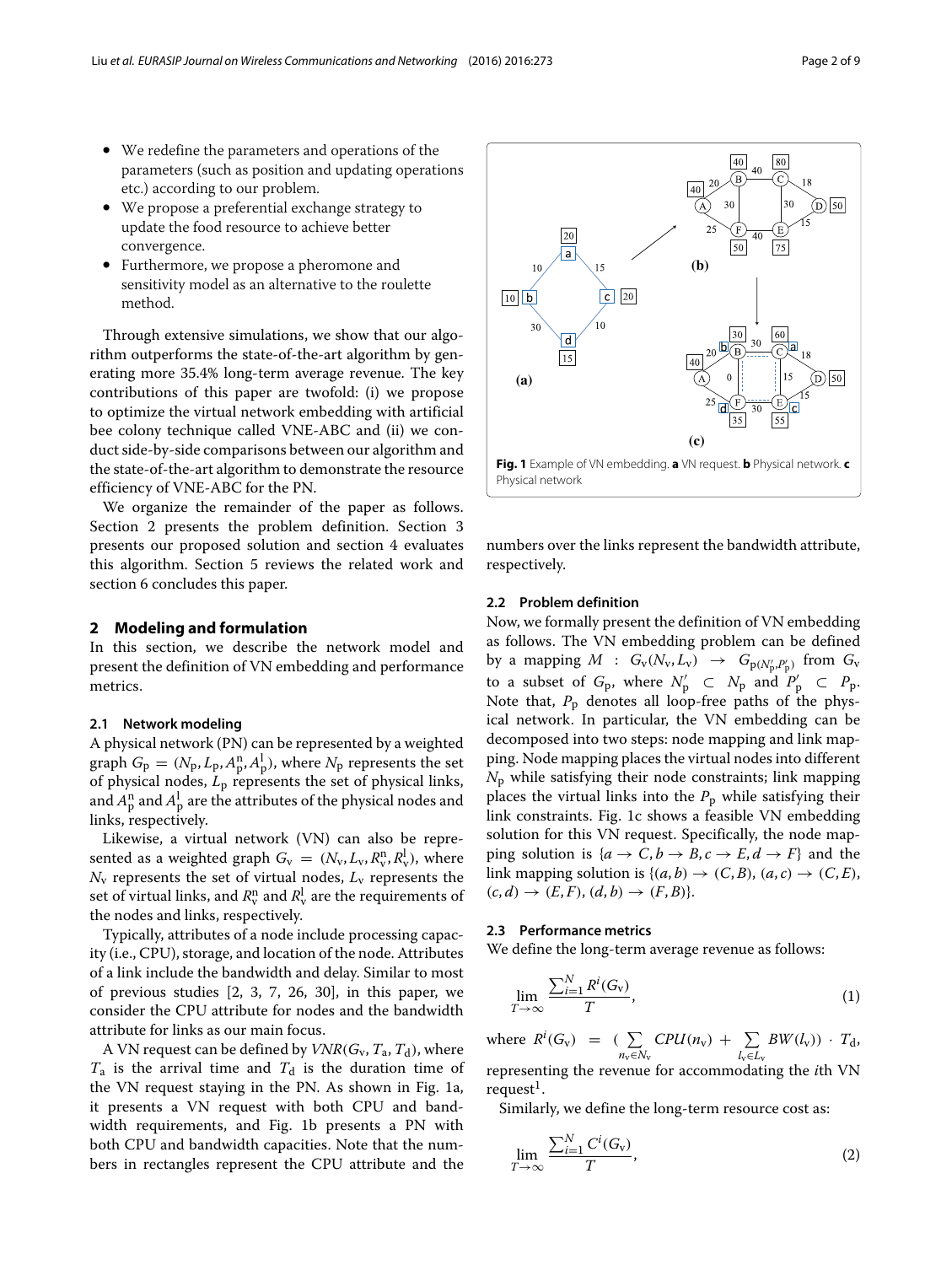where  $C^i(G_v) = (\sum_{v \in V}$  $\sum_{n_p \in N_p} CPU(n_p) + \sum_{l_p \in L}$ *l*p∈*L*<sup>p</sup>  $BW(l_p)$ ) ·  $T_d$ , representing the resource cost in physical network for accommodating the *i*th VN request.

We use the following formula as the RC ratio:

$$
\sum_{i=1}^{N} \frac{R^i(G_v)}{C^i(G_v)}.
$$
\n
$$
(3)
$$

We use

$$
\lim_{T \to \infty} \frac{\sum_{t=0}^{T} V_S}{\sum_{t=0}^{T} V} \tag{4}
$$

to represent the acceptance ratio, where  $\sum\limits_{}^{T}$ *t*=0  $V<sub>S</sub>$  represents the number of VN requests successfully embedded, and  $\sum_{i=1}^{T} V$  represents the total number of VN requests.  $t=0$ 

In this paper, like most of prior studies, we consider the long-term average revenue as the main performance metric.

#### <span id="page-2-0"></span>**3 Algorithm design**

In this section, we will first introduce the idea of basic ABC algorithm and then present our proposed VNE-ABC algorithm.

#### **3.1 Inspiration of ABC**

Bee is a typical kind of social animal. They fully exploit individual intelligence to improve the efficiency and effect of the overall work greatly. In nature, this kind of animal, no matter where they are, can always find the best honey resource. In the process of gathering honey, three kinds of bees are involved: employed bees, onlooker bees, and scout bees. When an employed bee finds a food resource, it will go back to the beehive with the information of that food resource and lead other onlooker bees to that place. Then onlooker bees will begin to search potential better food resource around that food resource. Scout bees are responsible for finding potential new food resource in the whole searching space. Based on this model, Karaboga came up with a new meta-heuristic search algorithm [\[16\]](#page-8-7), i.e., the artificial bee colony (ABC) algorithm.

#### **3.2 Basics of ABC**

The ABC algorithm simulates the intelligent behavior of bees when they are gathering honey. Due to its excellent characteristics such as simpleness, flexibility, and robustness, it has been widely applied in many fields. However, its model is immature. Sometimes, it is not suitable for dealing with NP-hard discrete optimization problems.

In basic ABC algorithm, it also divides bees into three types: employed bees, onlooker bees, and scout bees. Each food resource represents a solution to the corresponding problem. Assuming that each food resource is gathered by an employed bee, and each food resource and each employed bee are one-to-one mapping. Each employed bee searches for better food resource around the food resource which it attaches to. When an employed bee finds a better one, the bee will attach to the new one and discard the poorer one. In Fig. [2,](#page-2-1) the red square represents our current objective employed bee. When we want to update the food resource it attaches to, we first select another employed bee randomly (i.e., the green square in the figure). There lies a difference vector between these two squares. Then, the searching space of the objective employed bee is the circle, its center is the position of the objective employed bee, and the length of radius is the length of different vectors. The objective employed bee will search for a better food resource in the circle. If it finds a better one, then it will attach to the new one (i.e., the yellow square in the figure). Based on the information the employed bees provide, onlooker bees will select a certain food resource according to some methods, typically roulette method in basic ABC algorithm, and then search for better food resource around the food resource they choose. The searching space of the onlooker bee is determined in the same manner as employed bee searching. If onlooker bees find better food resources, they will inform the employed bees to update the food resource which they attach to. Scout bees deal with solutions which have been stopped updating, which avoids local optimum at some degree. Specifically, when an employed bee is trapped into local optimum, a scout bee will search for a feasible food resource randomly and the employed bee will give up the previous food resource and attach to the new random food resource. Hence, the scout bee search space is the whole



<span id="page-2-1"></span>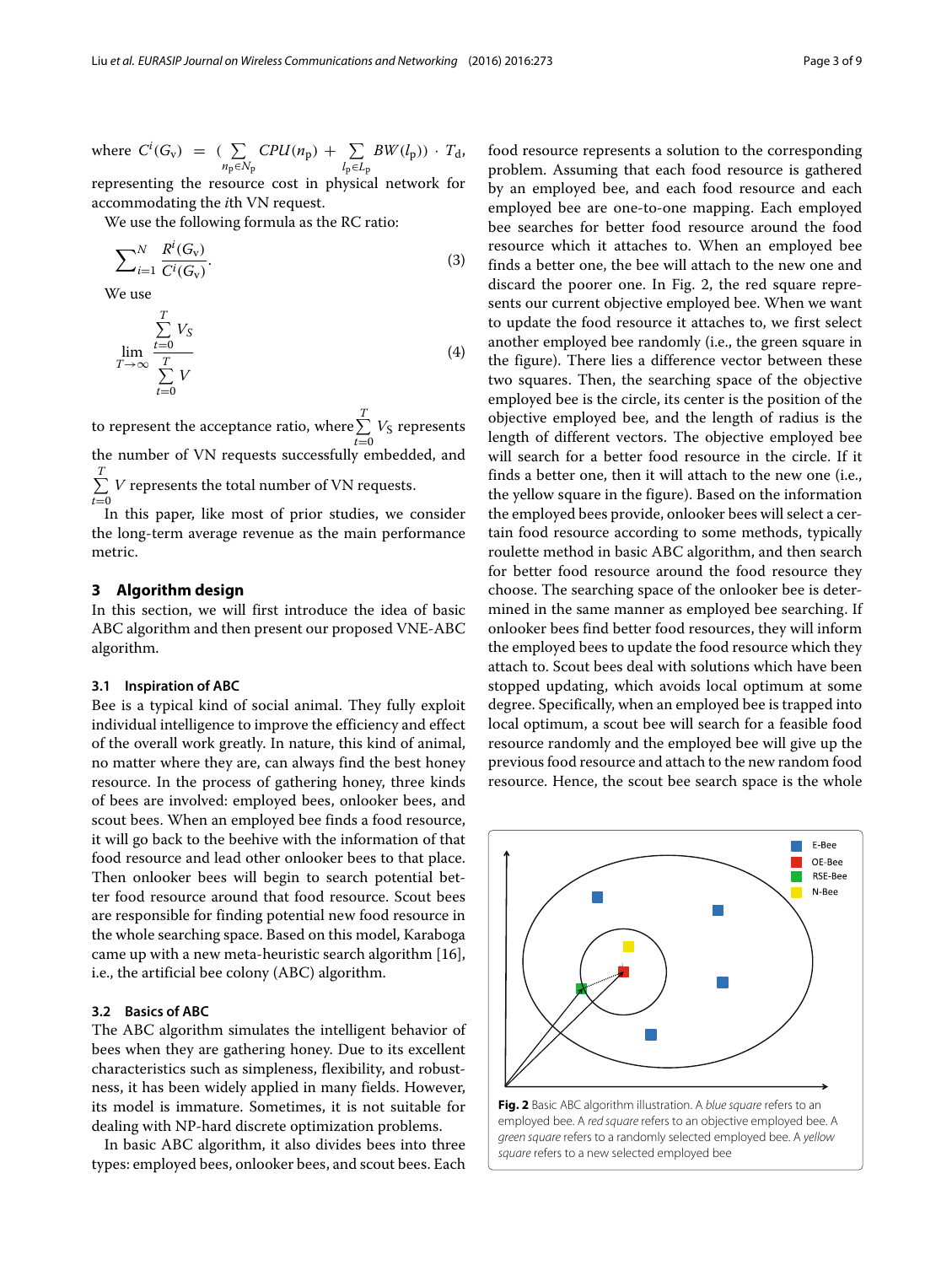space, as shown in the ellipse in Fig. [2.](#page-2-1) Through the cooperation between these three types of bees, we can obtain the optimal or near-optimal solution to our problem.

#### **3.3 VNE-ABC algorithm**

In VNE-ABC algorithm, we first initialize *k* food resources (initial solutions) and bee colony. These bees will work together in three searching steps to update food resources. After several iterations, we can get a good solution.

Basic ABC algorithm has the following drawbacks so that we cannot apply it directly into our problem.

- 1. Basic ABC is not suitable for VN embedding problem since it only deals with continuous optimization problem. It cannot be used in our problem directly.
- 2. In order to measure the quality of different VN embedding solutions, it needs to define the fitness function in VN embedding context.
- 3. During the previous employed bee searching step and onlooker bees searching step, the update formula is as follows:

<span id="page-3-2"></span>
$$
V(j) = X_i(j) + (rand(-1, 1))(X_i(j) - X_r(j)).
$$
 (5)

The randomness of this equation will give rise to a slow convergence.

4. In the onlooker bee searching steps, roulette is a greedy method, which will cause solutions to be trapped into local optimum. In order to solve these problems, we introduce pheromone and sensitivity model to replace the roulette method.

We need to make some customizations to make this algorithm more suitable for virtual network embedding problem.

**Discrete ABC for VN embedding.** We first label each physical node with a unique index. Let the vector *X* represent one possible mapping method. Each dimension of this vector is the index of the corresponding physical node. Take the  $X = (1, 3, 7, 9)$  for example. The four virtual nodes of a virtual request is mapped to the first, the third, the seventh, and the ninth physical node in the PN, respectively.

**Fitness function customization.** Since for different mapping solutions they consume the same resources on physical nodes, the difference lies in that they consume different bandwidth resources, i.e., mapping a virtual link to a physical link or a physical path where several physical links are involved. Thus, in order to measure the quality of different VN mapping methods, we consider minimizing the bandwidth resource consumption as the main objective function. Recall that *X* represents a possible mapping solution. We use  $f(X)$  to represent the

bandwidth consumption of this solution as shown in Eq. [6.](#page-3-0)

<span id="page-3-0"></span>
$$
\sum_{(u,v)\in L_v} \sum_{(i,j)\in L_p} f_{ij}^{uv} \times \text{BW}(l_{uv}),\tag{6}
$$

where,  $f_{ij}^{\mu\nu}$  equals to 1 if virtual link  $l_{\mu\nu}$  is mapped to physical link *lij*. Otherwise, it equals to 0.

Similar to most of prior studies [\[2,](#page-7-0) [3,](#page-7-1) [26,](#page-8-3) [30\]](#page-8-6), we apply the shortest path algorithm to complete link mapping and calculate the bandwidth consumption of each solution. The VNE-ABC algorithm attempts to find the best solution (i.e., the solution with the lowest fitness) for each request to minimize  $f(X)$ . We expect to obtain an embedding method with low fitness, i.e., low bandwidth consumption, since more requests can be embedded in *PN* if bandwidth resource can be saved. For example, as shown in Fig. [1,](#page-1-1) the fitness of this mapping solution  $\{(a, b) \rightarrow (C, B), (a, c) \rightarrow (C, E), (c, d) \rightarrow (E, F),\}$  $(d, b) \rightarrow (F, B)$  is the actual total bandwidth cost on the physical links(*C*, *B*),(*C*, *E*),(*E*, *F*),(*F*, *B*), i.e., 10+15+10+  $30 = 65.$ 

**Preferential exchange strategy.** In the employed bee searching step and onlooker bees searching step, we propose a preferential exchange strategy. When we are updating the *i*th solution  $X_i$ , we first choose another solution  $X_i$ randomly where  $i \neq j$ . Then we will calculate the fitness of these two solutions and their selected probability. For example, the fitness of these two solutions is represented by *fi* and *fj*, respectively. Then the probability *Pi* for *Xi* and *P<sub>j</sub>* for *X<sub>j</sub>* are  $P_i = \frac{f_j}{f_i + f_j}$  and  $P_j = \frac{f_i}{f_i + f_j}$ , respectively, which means the solution *Xi* will be selected in a probability of *Pi* and the solution  $X_j$  will be selected in a probability of  $P_j$ . Once a solution is selected,  $X_i$  for example, then the value of current dimension of the selected solution  $X_j^d$  will be used to replace the solution  $X_i^d$ . Each dimension of  $X_i$  will be updated through the above strategy.

<span id="page-3-1"></span>
$$
X_i^d = \begin{cases} X_i^d \text{ if } \text{rand}(0,1) \le P_i \\ X_j^d \text{ if } \text{rand}(0,1) > P_i \end{cases} \tag{7}
$$

For example, if *Xi* is (1, 2, 3, 4) and *Xj* is (5, 6, 7, 8) and we get a random number 0.3 which is bigger than *Pi*, then  $X_i$  will become  $(5, 2, 3, 4)$ . We also do the same operation for the rest three dimensions.

In this way, we make ABC algorithm more suitable for the discrete problem. However, this method will narrow the searching space, since the searching space just depends on the potential solutions generated from the beginning. To deal with this problem, we will discard the worst solution, whose  $f(X)$  is the largest, and re-initialize it in scout bees searching step to let more potential solutions come into exchange.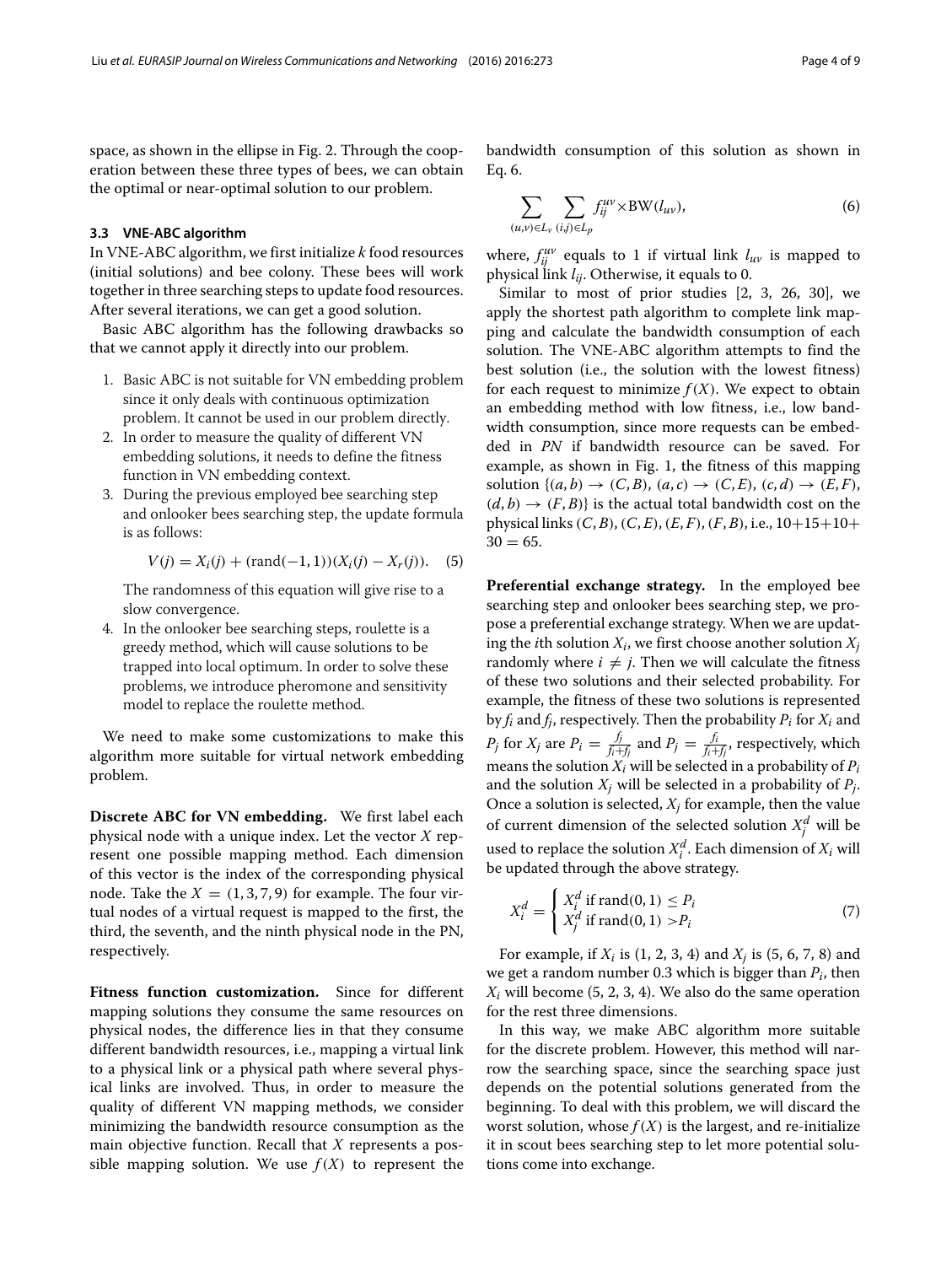#### **Algorithm 1:** The procedure of VNE-ABC algorithm

- 1: Initialization: Set the number of food resources to *k*, limit trial time to *t*, and iteration time to *i*.
- 2: Employed bees searching: For each food resource, employed bees search around them and using Formula [7](#page-3-1) to update food resources. If a food resource does not change, *t*++.
- 3: Onlooker bees searching: Scout bees first uses Formula [8](#page-4-2) to select proper food resource and then uses Formula [7](#page-3-1) to update those selected food resource. If a food resource does not change, *t*++.
- 4: Scout bees searching: Scout bees first check those food resources in *l* attempts. For those food resources whose attempt exceed *l*. Then those food resources will be re-initialized. And the worst food resource will be re-initialized in any case.
- 5: Iterate or end: Examine the iteration time. If it is less than *i*, go to step 2. Otherwise, go to step 6.
- 6: End: Output the best solution and stop.

**Pheromone and sensitivity model.** In the onlooker bees searching steps, we introduce a new method called pheromone and sensitivity model as an alternative of roulette method. In this new model, we use the following equation for solution selection:

<span id="page-4-2"></span>
$$
\begin{cases}\nn(f_i) = \begin{cases}\n\frac{f_i - f_{\min}}{f_{\max} - f_{\min}}, & \text{if } f_{\max} \neq f_{\min} \\
0, & \text{else}\n\end{cases}, \\
n(f_i) \leq S(k)\n\end{cases} \tag{8}
$$

where  $f_i$  is the fitness of individual  $i$ ;  $f_{\text{max}}$  and  $f_{\text{min}}$  are the maximum and minimum fitness among food resources;  $n(f_i)$ , the normalize fitness, is called the pheromone of the *i*th food resource; the *k*th onlooker bee sensitivity, i.e., *S*(*k*) is randomly chosen from 0 to 1. For example, given five food resources, assume their pheromone are 0.1, 0.2, 0.3, 0.4, and 0.5, respectively. We get 0.35 for  $S(k)$ . Then the first three food resources will be selected. The traditional roulette model in basic ABC algorithm is a greedy method, which may cause it to trap into local optimum. The benefit of pheromone and sensitivity model lies in that it can avoid this problem to some extent.

From the above discussion, we finally come to the following steps about VNE-ABC algorithm which is shown in Algorithm 1 (Fig. [3\)](#page-5-0).

#### **3.4 Time complexity analysis**

Note that, for once node mapping and link mapping, the time complexities are  $O(|N_v| \cdot |N_p|)$  and  $O(|L_v|^3 \cdot |N_p|)$ , respectively. Thus, VNE-ABC is a polynomial-time algorithm in terms of *O*(*KTI*) times of once node mapping and link mapping.

#### <span id="page-4-0"></span>**4 Experimental results**

#### **4.1 Experiment settings**

The PN topology has 50 nodes and 283 links. The CPU and bandwidth resource of PN nodes and links are real numbers uniformly distributed between 50 and 100. The CPU and bandwidth requirements of virtual nodes and links are real number uniformly distributed between 50 and 100. We assume that in every 100 time units the arrival of virtual network requests obey Poisson process with average value 5. The duration time of each virtual network request follows exponential distribution; their average duration time is 500 time units. Each pair of virtual network nodes has a possibility of 0.5 to be connected. Every simulation experiment will run about 50,000 time units, which includes 2000 virtual requests. For VNE-ABC algorithm, we set the number of food resources to 5 and the maximum iteration time to 20.

#### **4.2 Simulation results and analysis**

From Fig. [5](#page-6-0)[a, d,](#page-6-1) compared to VNE-PSO, VNE-ABC generates 35.4% more long-term average revenue and increases the virtual network requests acceptance by 11%. PSO algorithm has a high rate of convergence, but it traps into local optimum easily. In contrast, for ABC algorithm, it avoids this problem to some extent due to the following reason: the scout bees searching in basic ABC algorithm discards those solutions which are constant for several iterations. In our modified ABC algorithm, we go a step further. When using pheromone and sensitivity model to replace roulette model, it avoids local optimum to some extent as well. In the basic ABC algorithm, Formula [5](#page-3-2) is not suitable for VN embedding problem. We propose an alternative (i.e., Formula [7\)](#page-3-1), which not only makes ABC algorithm adapt into virtual network embedding problem, but also makes solutions evolve toward the optimal solution.

From Figs. [4,](#page-6-2) [5](#page-6-0) and [6,](#page-7-5) we can see that the degree of long-term average revenue of VNE-ABC outperforming VNE-PSO arrives at peak (i.e., 35.4%) when the VNs are normal-sized. When the VNs are small-sized and largesized, the long-term average revenue strength of VNE-ABC over VNE-PSO are 19.6 and 29.6%, respectively. This is expected, because when the VNs are small-sized, both two algorithms have a relatively high request acceptance rate; however, when the VNs are large-sized, the PN is overloaded. Thus, both two algorithms have a relatively low request acceptance rate. The advantage of VNE-ABC over VNE-PSO has not been fully exhibited.

#### <span id="page-4-1"></span>**5 Related work**

The VN embedding problem has been proven to be NPhard. To solve this problem, two branches of techniques are proposed. The first one is formulating it to MLP or ILP and applying standard techniques such as relaxation and rounding [\[1,](#page-7-6) [6\]](#page-7-7). The other one is based on heuristics. For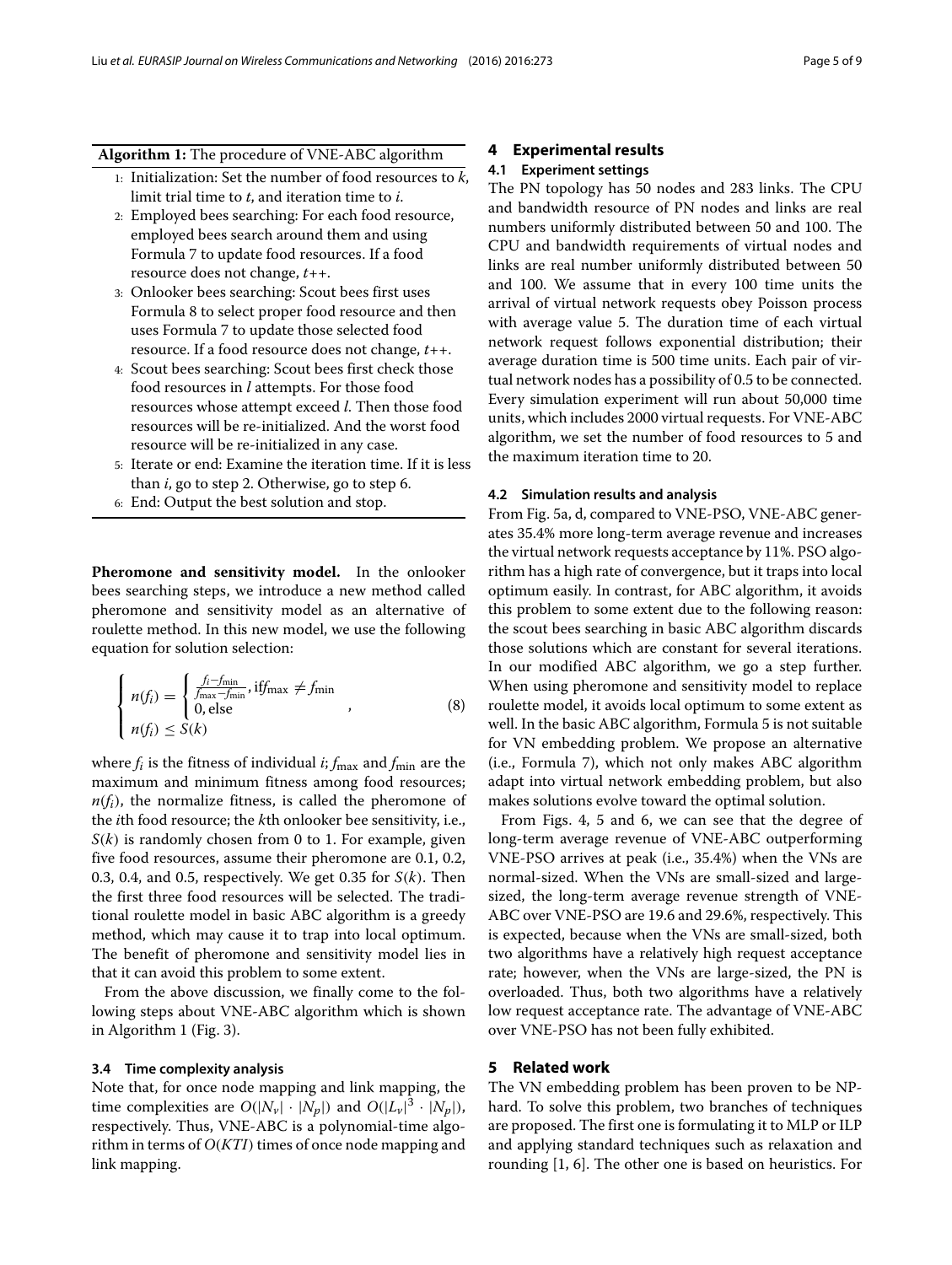

<span id="page-5-0"></span>example, Yu et al. [\[26\]](#page-8-3) proposed to use the CPU and bandwidth information as a measurement for the node mapping. Cheng et al. [\[3\]](#page-7-1) proposed to leverage the topology information of the nodes to design two VN embedding algorithms RW-Maxmatch and RW-BFS to solve the VN embedding problem.

The first branch of techniques can get a better solution while incurring a very large time complexity. The second branch of techniques have a very low time complexity while the quality of solutions is awaiting to be optimized. To make a good balance between the quality of solution and time complexity, meta-heuristics are proposed to deal with the VN embedding problem, because they provide multiple solutions and allow us to choose the best from these solutions [\[8\]](#page-7-8). For example, Fajjari et al. proposed a novel ant colony optimization (ACO) based VN embedding algorithm [\[9\]](#page-7-9) called VNE-AC. Cheng et al. and Zhang et al. employed particle swarm optimization (PSO)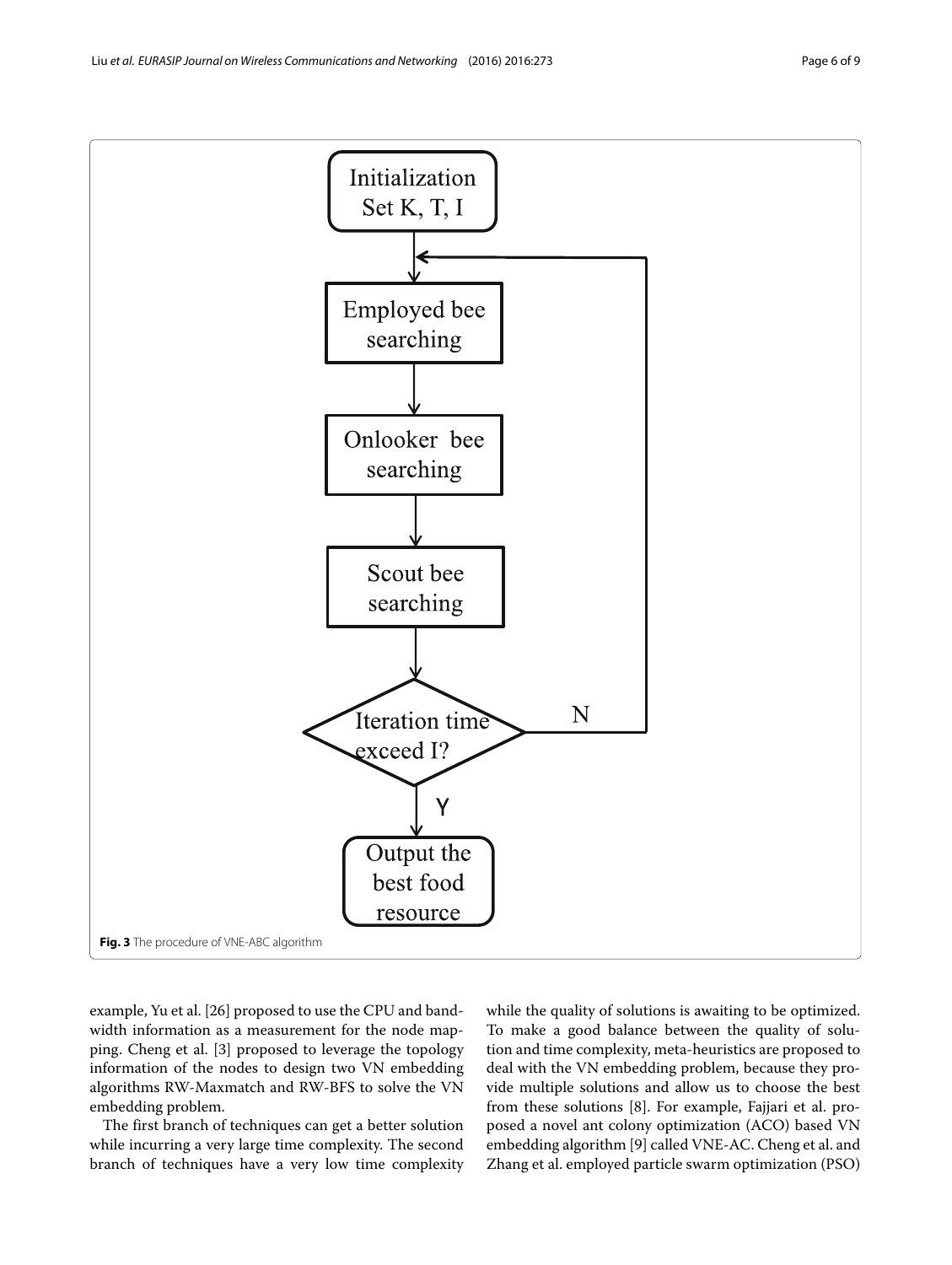

<span id="page-6-2"></span>to maximize the revenues by trying to accommodate more VN requests [\[2,](#page-7-0) [30\]](#page-8-6).

In this paper, to further improve the quality of the VN embedding solution, we devise an ABC based VN embedding algorithm to obtain near-optimal solutions in terms of the ratio of the long-term average revenue and the VN request acceptance.

VN embedding across multiple domains (i.e., InPs) has been studied in recent years. For example, Chowdhury et al. [\[4\]](#page-7-10) present a policy-based inter-domain VN embedding framework that embeds end-to-end VNs in a decentralized manner. Houidi et al. [\[14\]](#page-8-8) present an optimization problem and a heuristics algorithm for the problem.

<span id="page-6-1"></span><span id="page-6-0"></span>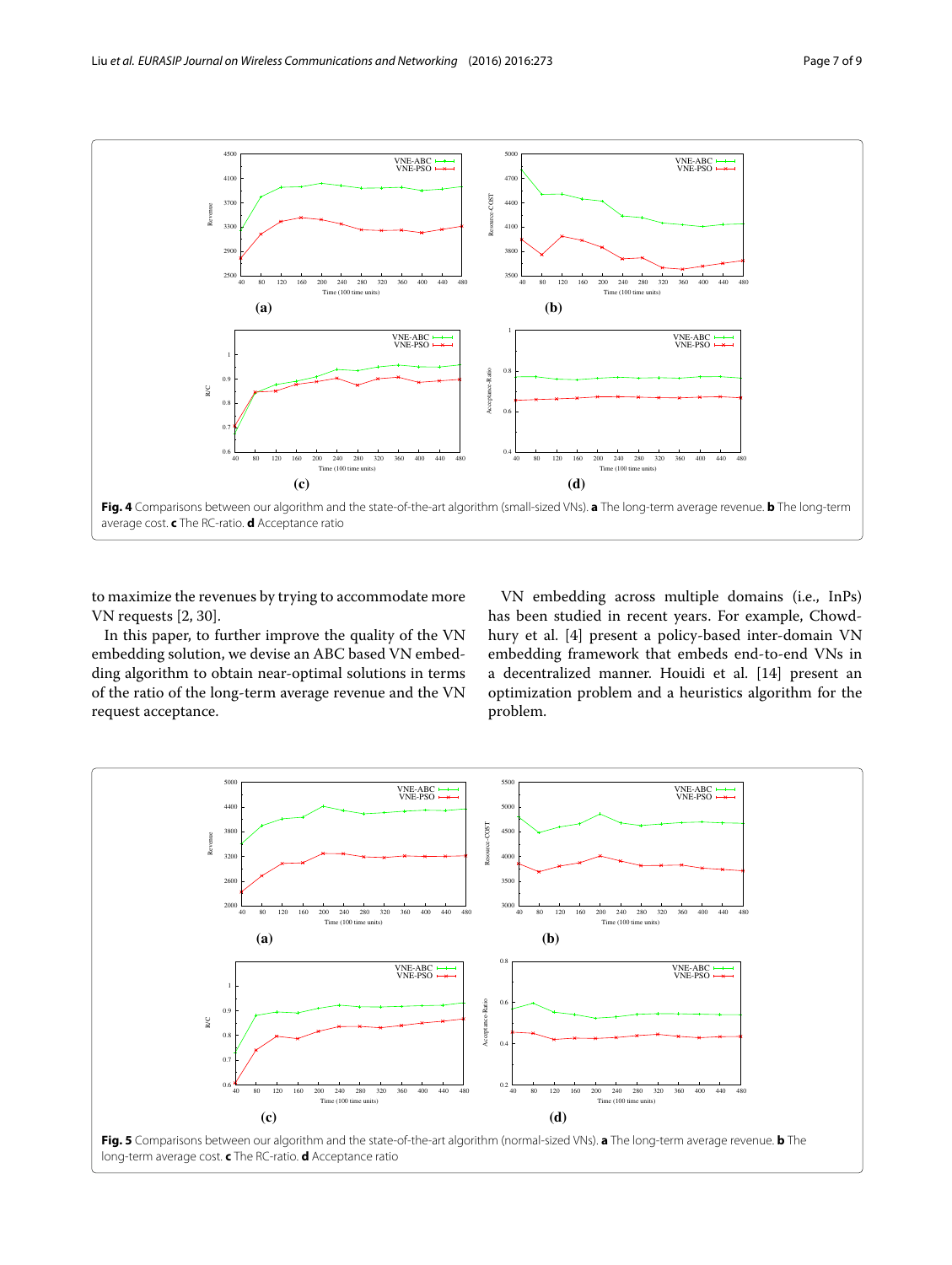

<span id="page-7-5"></span>Recently, in our previous studies [\[19,](#page-8-9) [20,](#page-8-10) [29,](#page-8-11) [30\]](#page-8-6), we considered another very important issue in VN embedding, i.e., energy conservation. How to leverage the ABC technique to further to optimize the energy consumption will be further considered in the future.

The authors can read the surveys [\[5,](#page-7-11) [11\]](#page-7-12) of network virtualization and VN embedding for further reference. Besides the virtual network embedding allocation problem in cloud computing, there are also some hot topisc, e.g., security and privacy issues, which have attracted a lot of attention [\[12,](#page-7-13) [13,](#page-8-12) [18,](#page-8-13) [22–](#page-8-14)[25,](#page-8-15) [27,](#page-8-16) [31\]](#page-8-17). Because of the page limit, we do not introduce them one by one.

#### <span id="page-7-4"></span>**6 Conclusions**

In this paper, we propose another meta-heuristic (i.e., ABC) based algorithm to solve the VNE problem. Specifically, we redefine the parameters and operations of the parameters according to our problem. We then propose two strategies to further optimize the performance of the ABC based VN embedding algorithm. The first is preferential exchange to accelerate the speed of convergence. The second is the pheromone and sensitivity model strategy, which avoids local optimum solution to a large extent.

Through extensive simulations, we show that our algorithm can obtain nearly 35.4% more revenue than the state-of-the-art algorithm.

#### **Acknowledgements**

This work was supported in part by the following funding agencies of China: National Natural Science Foundation under Grant 61170274, 61602050 and U1534201.

#### **Competing interests**

The authors declare that they have no competing interests.

Received: 8 August 2016 Accepted: 1 November 2016 Published online: 29 November 2016

#### **References**

- <span id="page-7-6"></span>JF Botero, X Hesselbach, M Duelli, D Schlosser, A Fischer, H De Meer, Energy efficient virtual network embedding. Commun. Lett. IEEE. **16**(5), 756–759 (2012)
- <span id="page-7-0"></span>2. X Cheng, S Su, Z Zhang, K Shuang, F Yang, Y Luo, J Wang, Virtual network embedding through topology awareness and optimization. Comput. Netw. **56**(6), 1797–1813 (2012)
- <span id="page-7-1"></span>3. X Cheng, S Su, Z Zhang, H Wang, F Yang, Y Luo, J Wang, Virtual network embedding through topology-aware node ranking. ACM SIGCOMM Comput. Commun. Rev. **41**(2), 39–47 (2011)
- <span id="page-7-10"></span>4. M Chowdhury, F Samuel, R Boutaba, in Proceedings of the second ACM SIGCOMM workshop on VISA. Polyvine: policy-based virtual network embedding across multiple domains (ACM, New Delhi, 2010), pp. 49–56
- <span id="page-7-11"></span>5. NM Chowdhury, R Boutaba, A survey of network virtualization. Comput. Netw. **54**(5), 862–876 (2010)
- <span id="page-7-7"></span>6. MMK NChowdhury, MR Rahman, R Boutaba, in INFOCOM. Virtual network embedding with coordinated node and link mapping (IEEE, 2009), pp. 783–791
- <span id="page-7-3"></span>7. MMK NChowdhury, MR Rahman, R Boutaba, ViNEYard: Virtual network embedding algorithms with coordinated node and link mapping. IEEE/ACM Trans. Netw. **20**(1), 206–219 (2012)
- <span id="page-7-8"></span>8. Oca Montes de MA, T Stutzle, Enden Van den K, M Dorigo, Incremental social learning in particle swarms. Syst. Man, Cybernet. Part B: Cybernet. IEEE Trans. **41**(2), 368–384 (2011)
- <span id="page-7-9"></span>9. I Fajjari, N Aitsaadi, G Pujolle, H Zimmermann, in Communications IEEE International Conference on. Vne-ac: Virtual network embedding algorithm based on ant colony metaheuristic (IEEE, Kyoto, 2011), pp. 1–6
- <span id="page-7-2"></span>10. J Fan, M Ammar, in INFOCOM. Dynamic topology configuration in service overlay networks: a study of reconfiguration policies (IEEE, Barcelona, 2006), pp. 1–12
- <span id="page-7-12"></span>11. A Fischer, J Botero, M Beck, H De Meer, X Hesselbach, Virtual network embedding: a survey. Commun. Surv. Tutor. **15**(4), 1888–1906 (2013)
- <span id="page-7-13"></span>12. Z Fu, K Ren, J Shu, X Sun, F Huang, Enabling personalized search over encrypted outsourced data with efficiency improvement. IEEE Transactions on Parallel and Distributed Systems. **27**(9), 2546–2559 (2016)